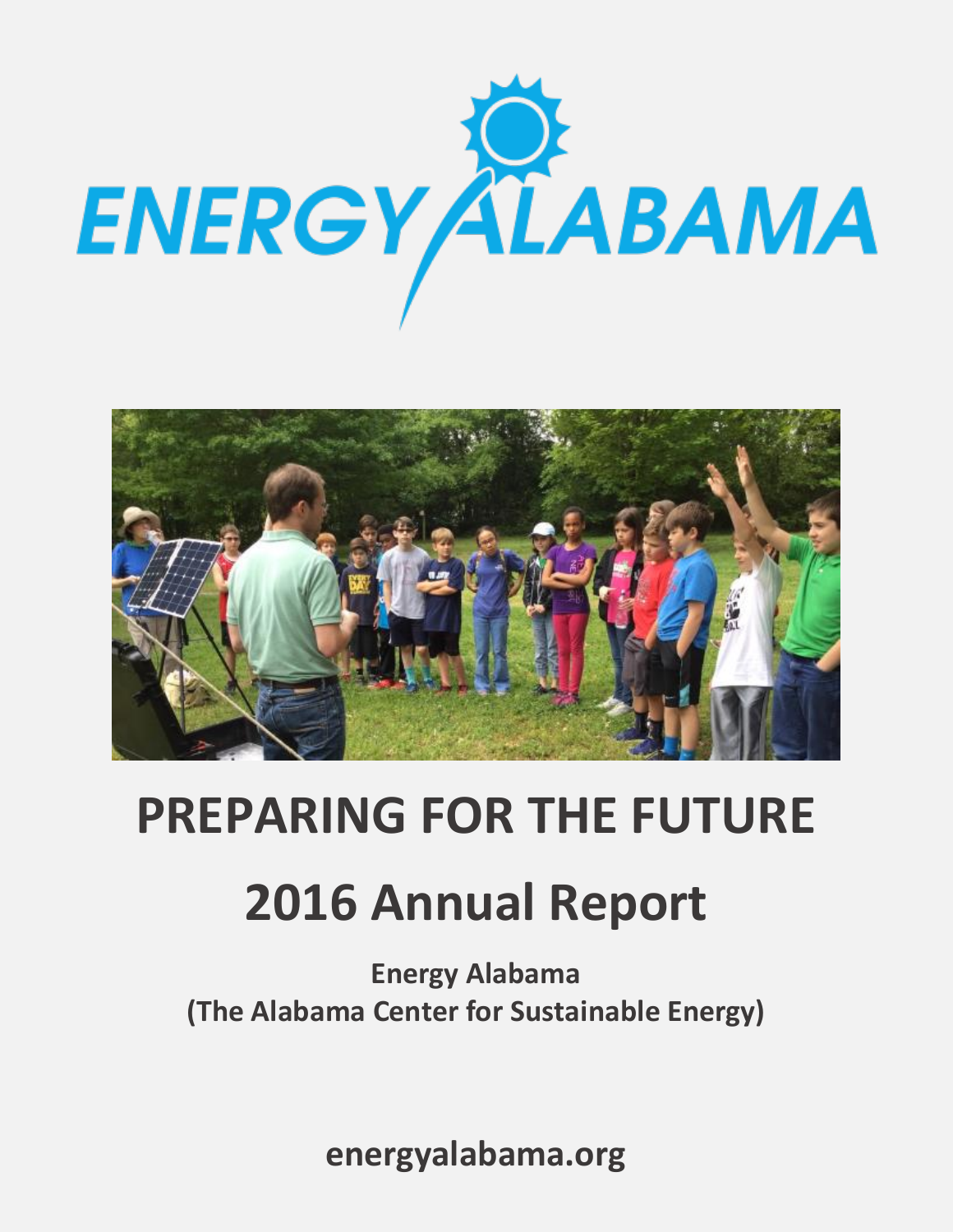### **From the CEO**



I have the privilege of working on one of our nation's most challenging issues and consequently, one of its largest opportunities. Energy is fundamental to almost everything we do in modern society. And because of that reality, the transition to sustainable is not easy. However, it is the challenge that excites us.

Sustainable energy is about growing our economy, creating high paying jobs, improving social outcomes and yes, keeping our shared environment clean.

In 2016, Energy Alabama undertook a strategic planning process to help us prepare for the future as an organization. Technology continues to advance at a dizzying pace and Alabama consumers are demanding more choice about where their energy comes from. This requires us to think differently about our role in the market. Our staff and our board believe education, policy, and technical assistance are the three pillars by which we can create positive change in Alabama.

2016 also saw a shift in our financial position from an organization reliant on grants to an organization in the process of diversifying its funding sources. In 2017, we are looking to diversify even further as we launch a membership program to achieve our mission. Sincere thanks to Sheila McFerran, our Director of Fund Development, for her assistance through this transition.

Going forward, we need to build capacity specifically in the strategic areas of policy and education. We are looking forward to building fruitful partnerships with organizations across the State of Alabama.

We appreciate your continued help as we march along Alabama's road to a 100% sustainable energy future. Thank you for your donations, your volunteerism, and the personal actions you take to make Energy Alabama and our state better. To continue supporting our work, please become a member by visiting <http://alcse.org/energy-alabama-friend>

Shine on!

Daniel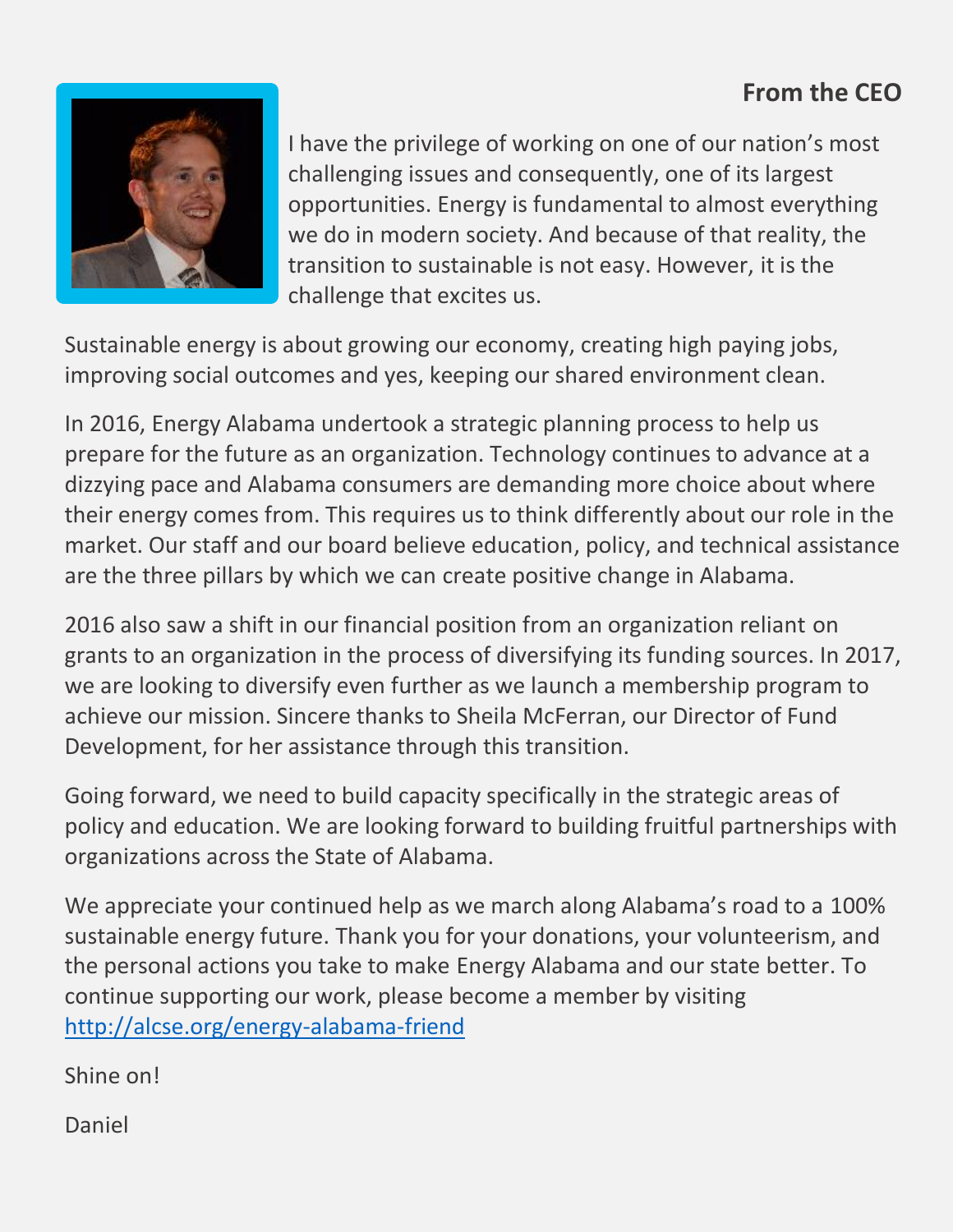## 2016 ACCOMPLISHMENTS

#### **Education**

Energy Alabama engages in education to improve the community's access to

factual information about sustainable energy and to work with Alabama's children to prepare them through STEM educational curricula for a world powered by sustainable energy. Our education work focuses on interactive, hands-on education with real-world technology and aims to show the opportunity of sustainable energy.

• Energy Alabama launched a new pilot program at Columbia High School in Huntsville called "Energy



*Figure 1 Career Fair for Huntsville/Madison County High School Students 2016*



*Figure 2 Teaching at a Science Summer Camp 2016*

in Action", a 2.5 year-long program designed to activate students to achieve real energy savings in their school and in community businesses. Students learn the basics of energy management and progress through a deeper working knowledge of energy.

• Energy Alabama signed a partnership agreement (Space Act Agreement) with NASA Marshall Space Flight Center for educator resources. We develop lesson plans for

sustainable energy, especially those relevant to space applications, and provide professional development for teachers.

• Energy Alabama expanded its community education efforts to included teaching courses for LearningQUEST, a program of the Huntsville/Madison County Public Library System, the Osher Lifelong Learning Institute at the University of Alabama in Huntsville, and direct visits to community events and subsidized housing.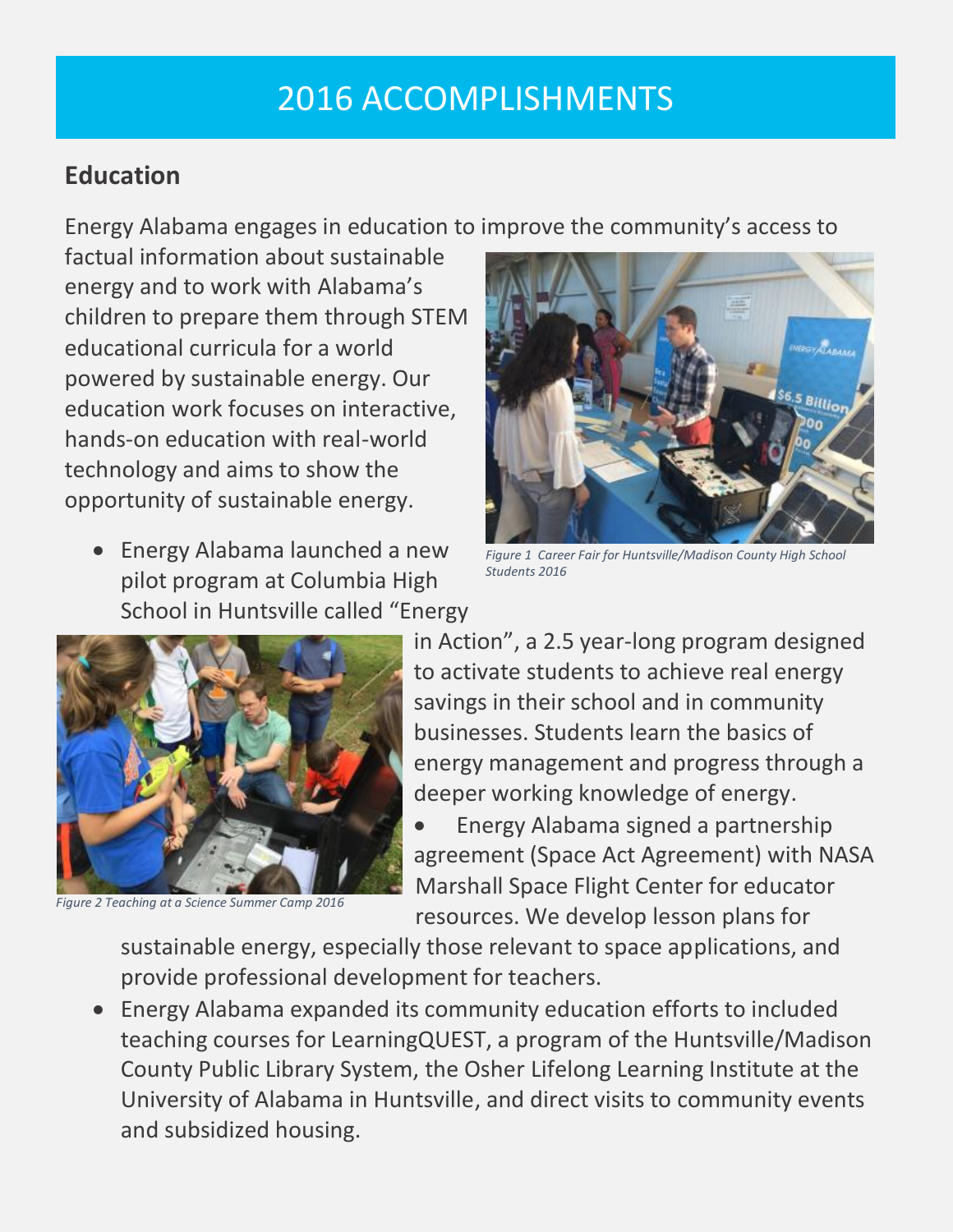### **Policy**

Energy Alabama engages in policy to advance sustainable energy in local communities and ultimately our state. We work on policies that support openness and transparency in utility rates and ratemaking processes, improve equity in energy efficiency programs, remove barriers to renewable energy deployment, and give customers better access to their utility data.

- Energy Alabama intervened in a Huntsville Utilities rate increase request to advocate for more energy efficiency for lower income families. Huntsville Utilities agreed to help revamp its Project Share program to spend more resources improving the energy efficiency of homes instead of simply paying bills.
- Energy Alabama CEO Daniel Tait serves on the Tennessee Valley Authority (TVA) Energy Efficiency Information Exchange (EEIX) where utilities, consumer advocates, city governments, and environmental organizations are working together to improve energy efficiency for low income individuals across TVA's service territory.
- Energy Alabama submitted a joint application to the Department of



Energy's "Solar in Your Community" with Huntsville Utilities, TVA, the University of Alabama in Huntsville, and Nexus Energy Center. Together we are working to create a sustainable business model to deploy more solar to low income families and nonprofit organizations.

*Figure 3 Joint Proposal to Increase Solar in Low Income Communities, 2016*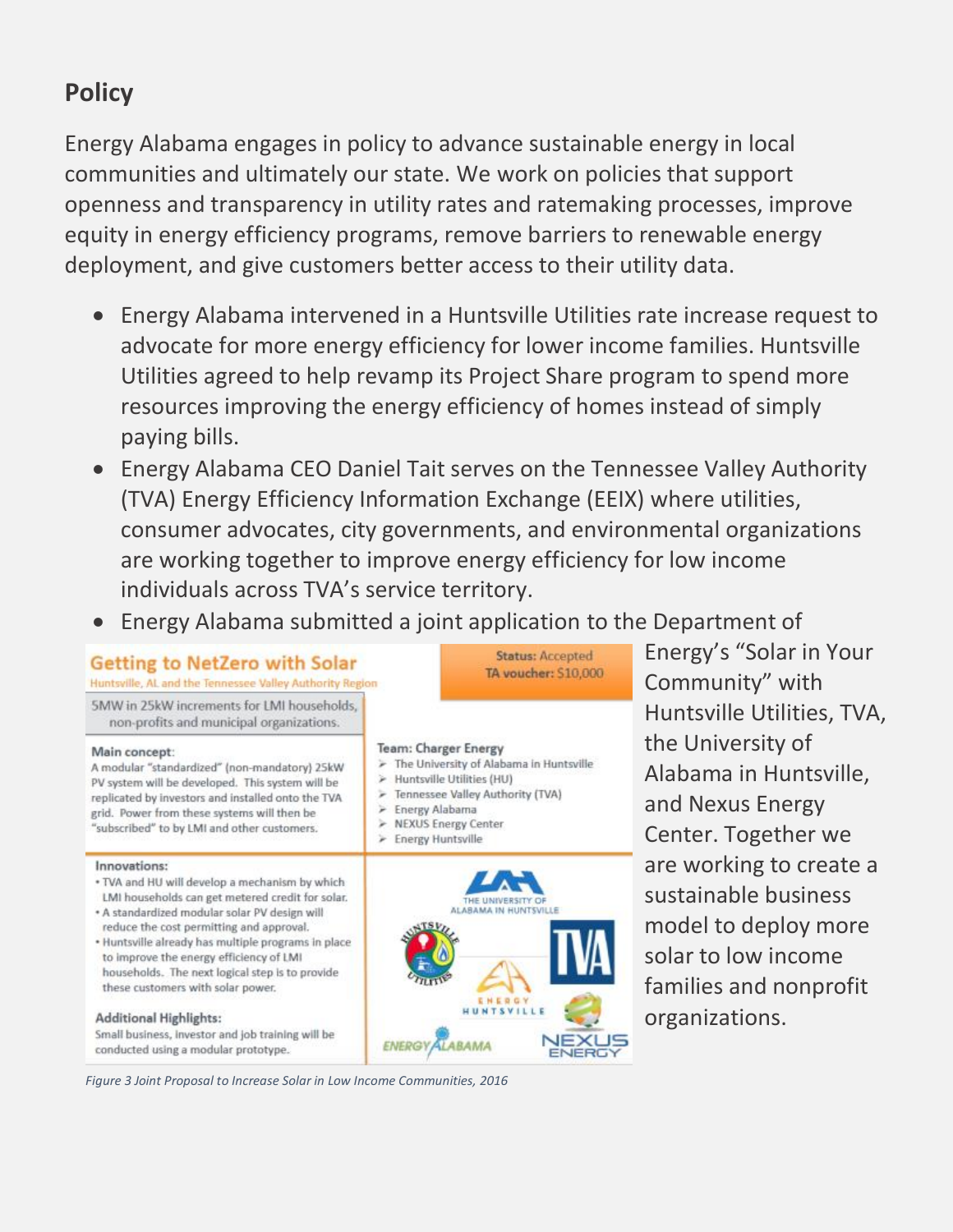#### **Technical Assistance**

Energy Alabama provides technical assistance to help businesses and community organizations improve their energy efficiency and switch to renewable energy. Our technical assistance work focuses on overcoming barriers that typically stand in the way of improving the built environment and using our knowledge of resources to improve the underlying economics of projects.



*Figure 4 Alabama Poultry Farm Solar Installation 2016*

• Energy Alabama worked with local companies to install more than 500 kilowatts of solar in North Alabama, the equivalent of almost 100 homes going off the grid.

• The North Alabama Buildings Performance Challenge grew to contain more than 8,000,000 square feet of local building space committed to improving energy efficiency. The Challenge boasts participants from all sectors of the

economy, from government entities like Huntsville City Schools, non-profits like the U.S. Space and Rocket Center, and local companies like 2016 Small Business of Year Award winner Media Fusion, Inc.

• Energy Alabama held its first ever "Benchmarking Jam", an engagement tool to help businesses and community organizations better understand how their consumption compares to similar buildings across the country. Benchmarking is the first step in the North Alabama Buildings Performance

Challenge. The tool was originally developed by the U.S. Green Building Council (USGBC).



*Figure 5 North Alabama Buildings Performance Logo*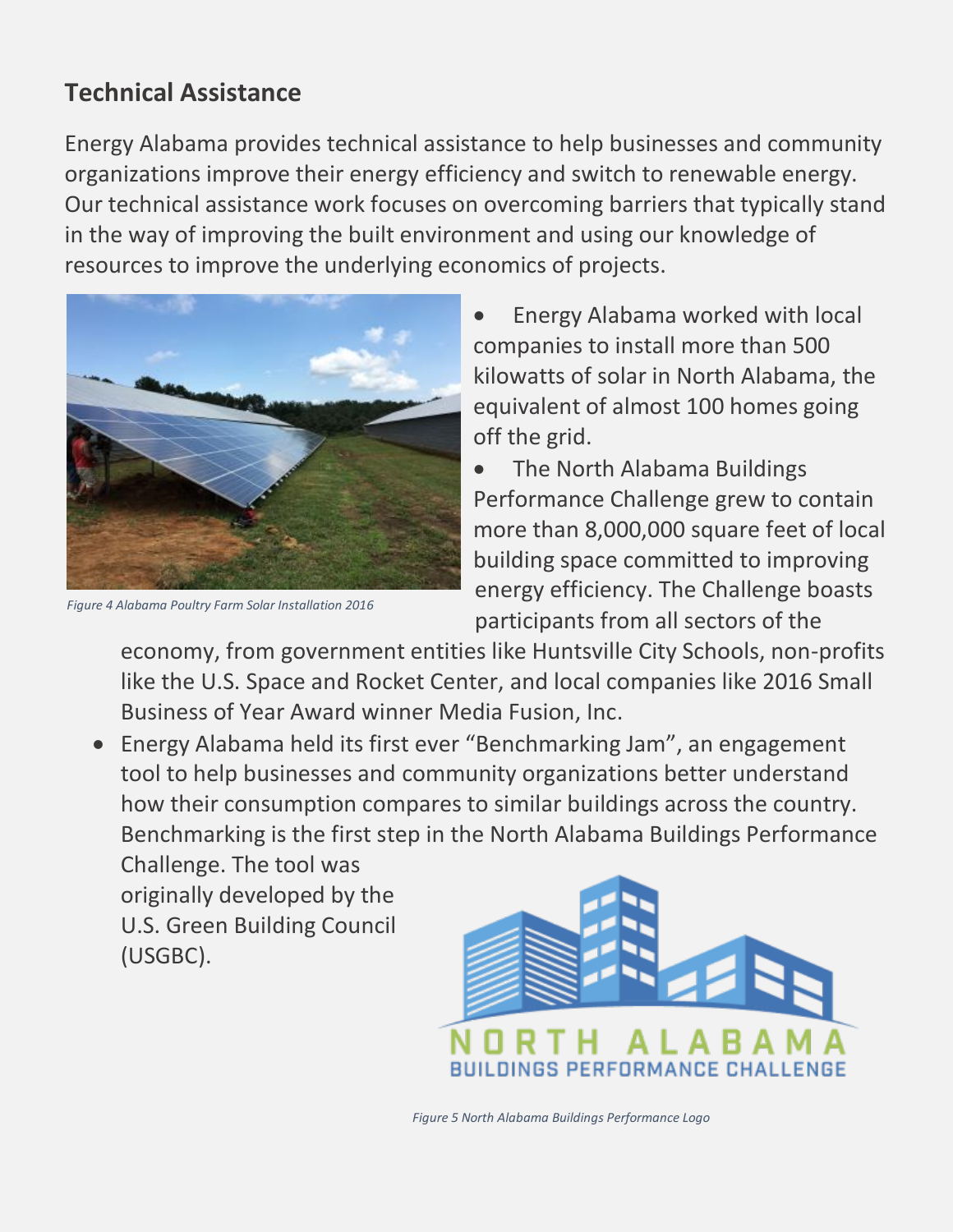# 2016 FUNDERS

- ADDC Foundation
- AEgis Technology Group
- Amazon Smile
- Avion Solutions
- Blue Pants Brewery
- Caring Foundation
- Clif Bar Family Foundation
- Combined Federal Campaign
- CSX Transportation
- GMR Marketing LLC
- Green Coalition of Huntsville
- Kroger
- Lightwave Solar
- Lime Green
- Lockheed Martin
- My Spirited Art
- Pieology Huntsville
- Sain Engineering
- Shaggy's Restaurants
- Texas Roadhouse
- The Daniel Foundation
- Tungsten Electric
- Whole Foods Market Huntsville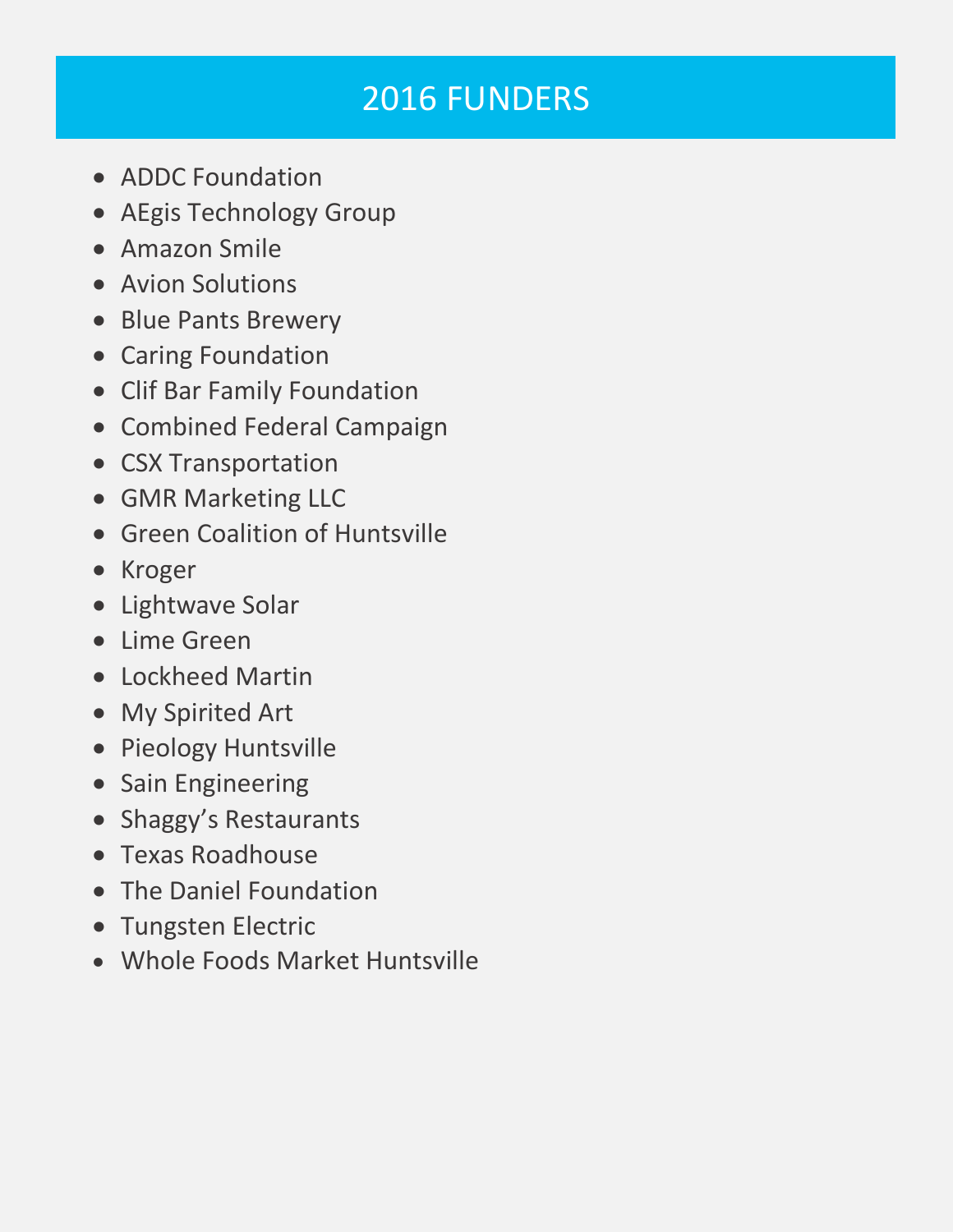## 2016 BY THE NUMBERS

#### **Total Income: \$75,842**



**Total Expenses: \$73,006**

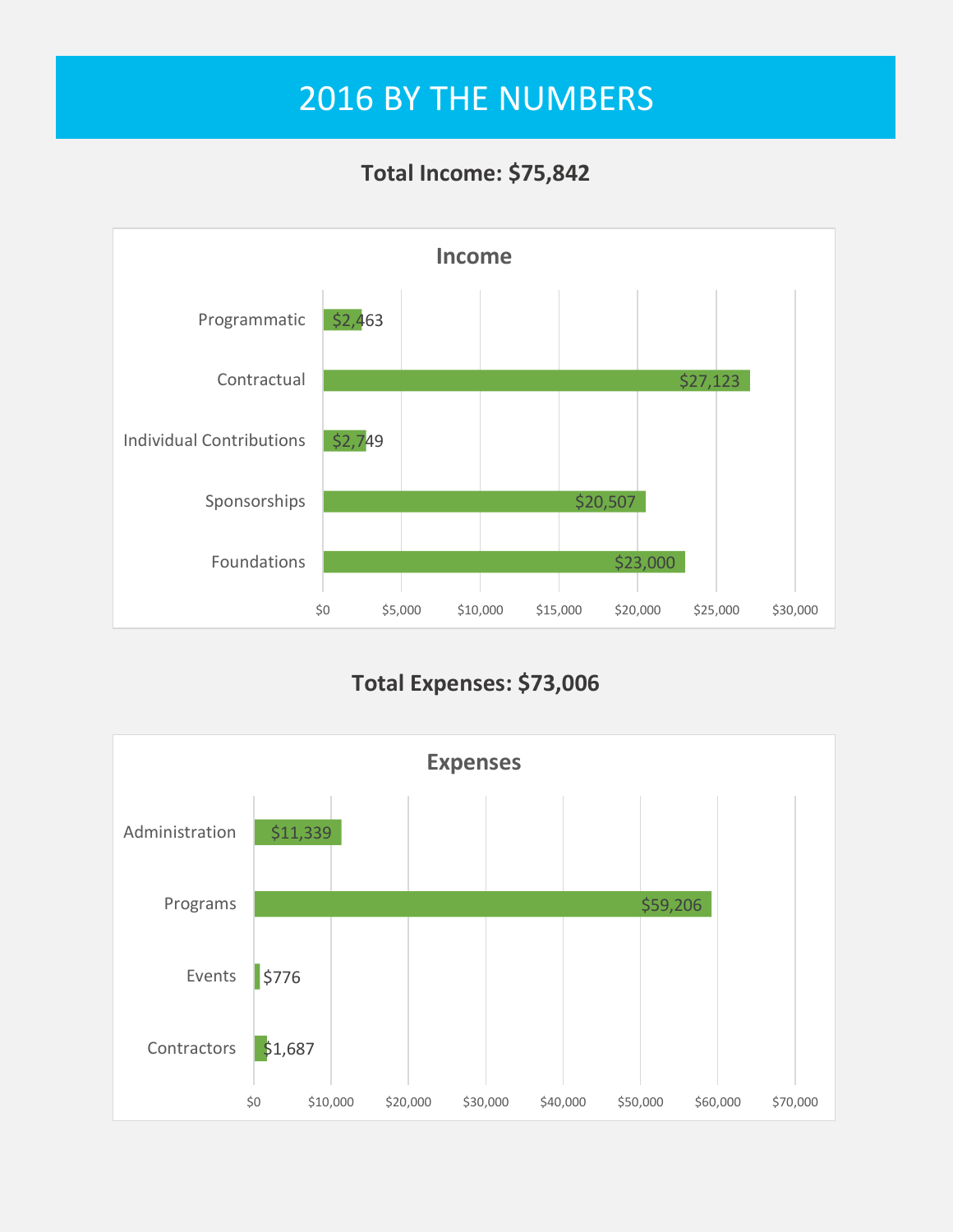### BOARD OF DIRECTORS



**Darryl Bird** Bird and Kamback Architects



**Randy Buckner (Chair)**

Avion Solutions, Inc.



**Sheila McFerran** Energy Alabama



**Todd Powers**

Lynn Fanning Elementary School



**Jack Stewart**

Independent Consultant



**Daniel Tait**

Energy Alabama



**John Whitman**

Camisary, Inc.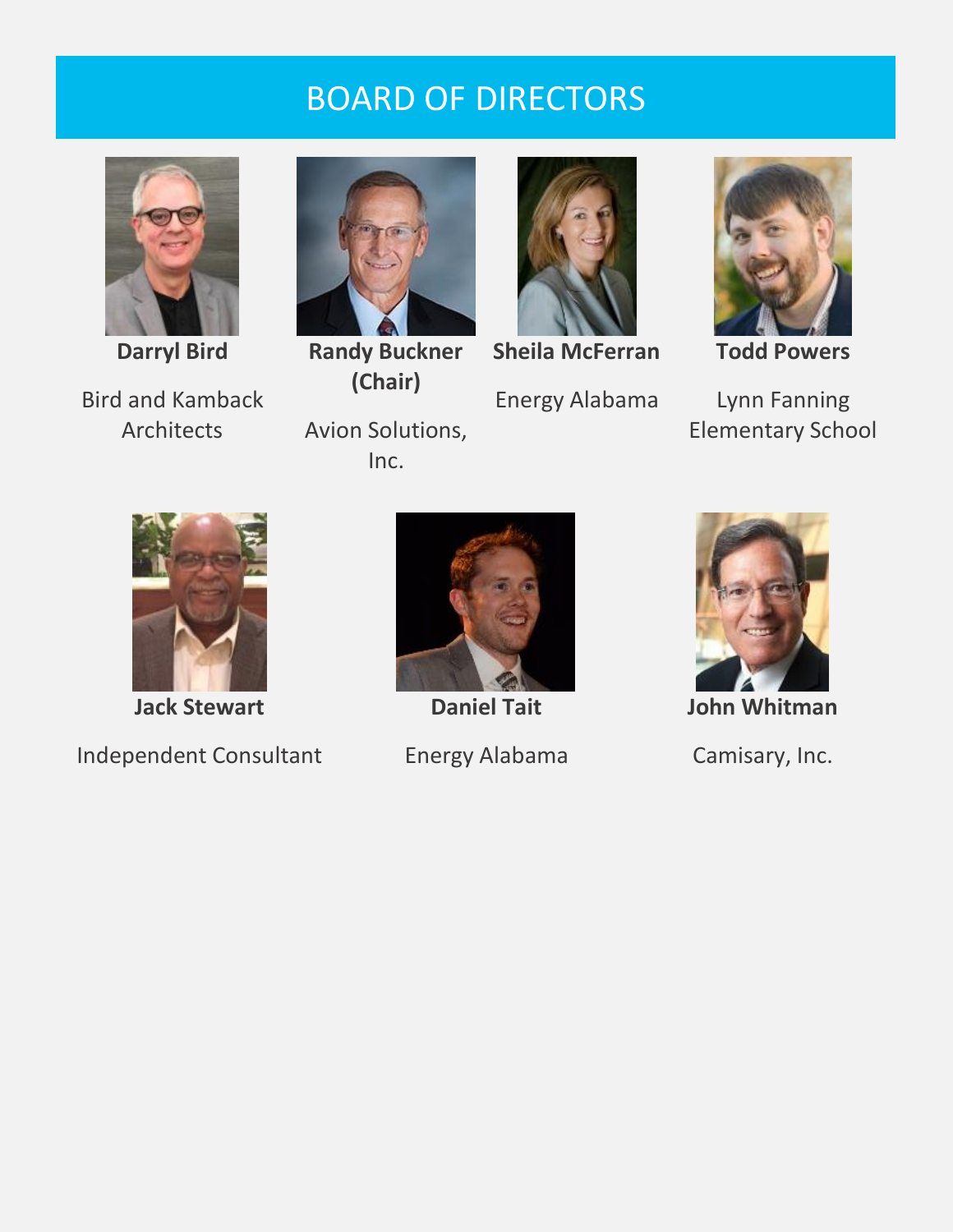### ADVISORY COUNCIL



**Lyndsay Ferguson**

Huntsville/Madison County Chamber of Commerce



**Amy Goddard** Parsons Corporation



**Kim Haynes** Owens Cross Roads Elementary School



**Chris Shearburn** Southern Solar Systems



**Raymond (Buzz) Toth** Avion Solutions, Inc.



**Richard Williams** Media Fusion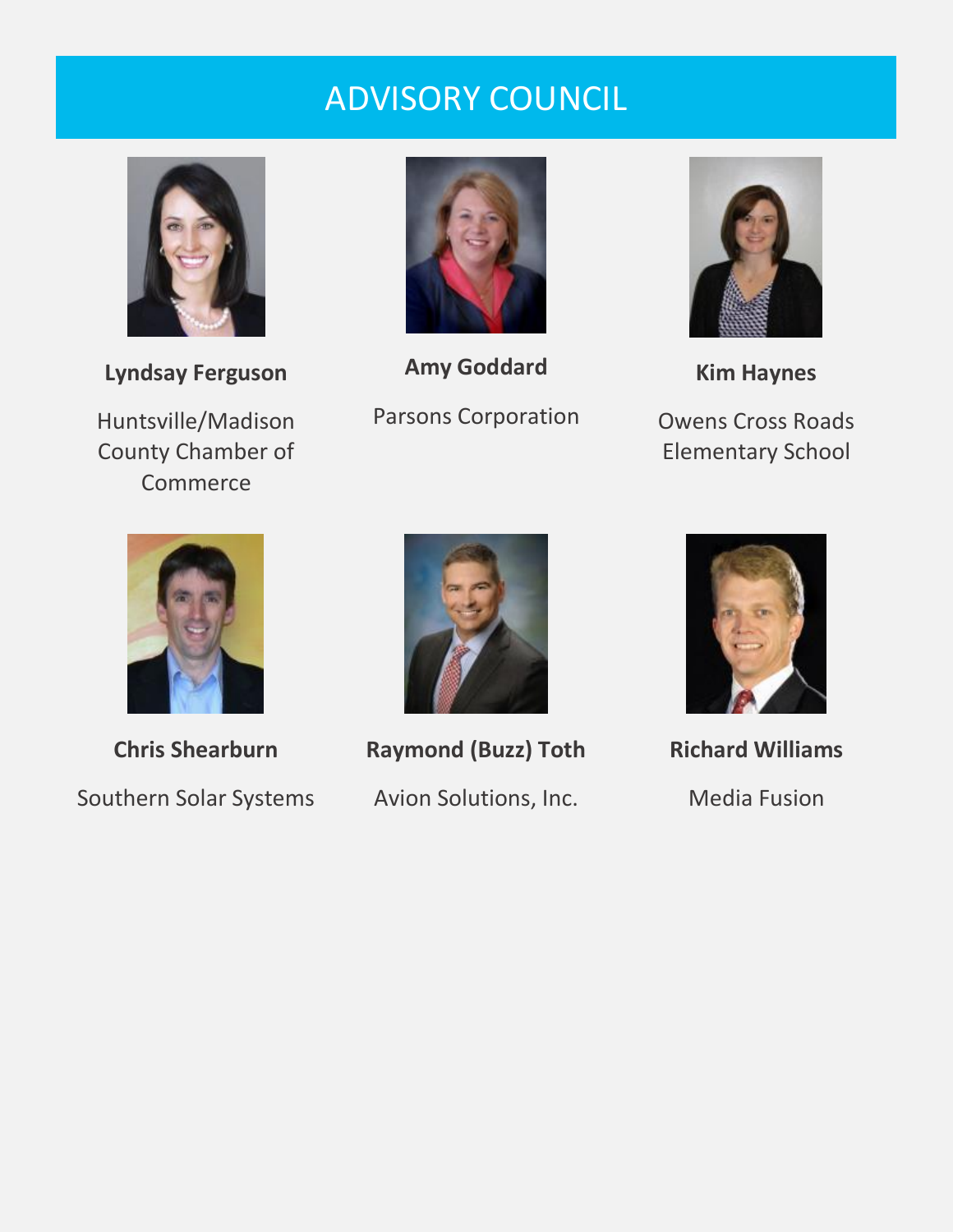# VOLUNTEERS

- Olivia Buchanan
- Michael Cummings
- Amy Curtis
- Valerie Curtis
- Emily Dempsey
- Simon Gregg
- Abby Hendrie
- Sarah Kane
- Dona Pratt
- Jessie Robinson
- Hannah Shankle
- Logan Smothers
- Andrew Staiger
- Lee Waites